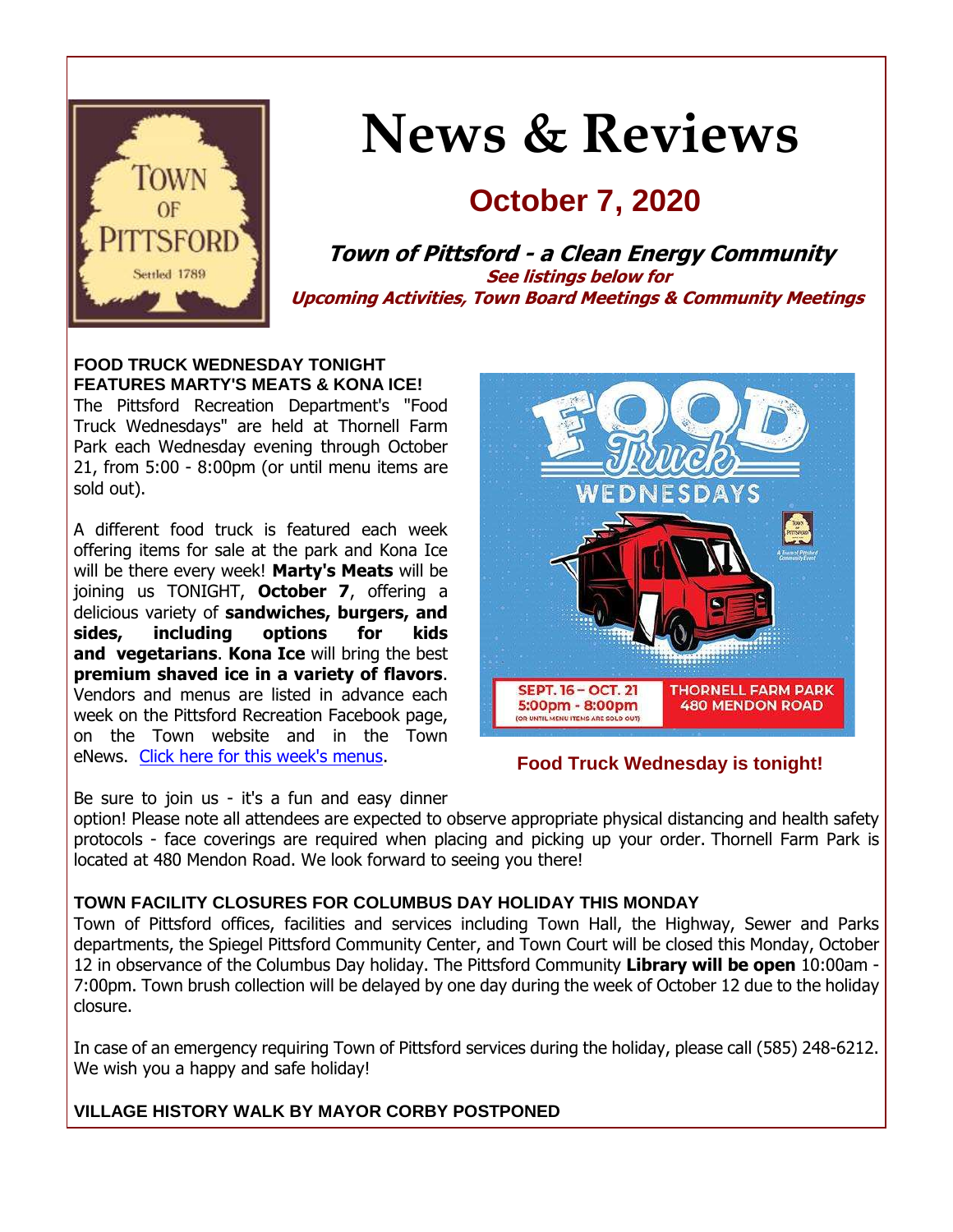The Village History Walking Tour with Mayor Bob Corby originally scheduled for Saturday, October 10 has been postponed. A reschedule date will be announced.

#### **THIS YEAR, JOIN THE PTSA "SUPER SALE TRAIL" TO SUPPORT OUR STUDENTS! Sign up by this Friday to host your own garage/yard sale on October 17 to benefit PTSA**

The 57th Annual PTSA Super Sale will look a bit different this year, and you can help make it a success! COVID-19 safety precautions mean PTSA can't hold their traditional Super Sale, so they're inviting anyone in the Pittsford community to **sign up by this Friday, October 9 to host their own part of the Super Sale on Saturday, October 17** from 9:00am - 3:00pm. After the sale, donate the proceeds via Pay Pal or check. To be a part of the [Super Sale Trail,](http://r20.rs6.net/tn.jsp?f=001qlQZPfoHCW1xXDq_IeVlvZRXjx5gV7h-pSffLpKKkJAdgCV3LUbmGBATRrnVt0FhJsmV6RdOR0TXbUQFRhB1hPhPCEnoV6P0NHb_bUa31wvyO72PzTZmND88qPVQgnwSKxD_mqi_ot2f4DnSIC9T8PBN_3SfxbjYN9eP9vd_r_GdltBw_8zwCo2o_ftaKqbqWgBD8slfuPJvKyOL5Ljxuh-o2EqIy1DM6calpNaKGCi-Hcr2cixrX8mRJAx_hoJj3yZM7CLd6KTO4gXcbJHodtkRRMdNlGjh2erzjLd71hr85R7_5rL_oA==&c=_T1CWrkKXxsixnCj4x-CFnCvw8u8LcB70kcUjERxFVonA27sbzmDsA==&ch=p6Pgl45WiMeuQAxbQCatoM31VhALCDBz8HxpaRCxc-a67IhheIx4Ug==) find more information and sign up here: [www.pittsfordptsa.net/super-sale](http://r20.rs6.net/tn.jsp?f=001qlQZPfoHCW1xXDq_IeVlvZRXjx5gV7h-pSffLpKKkJAdgCV3LUbmGBATRrnVt0FhJsmV6RdOR0TXbUQFRhB1hPhPCEnoV6P0NHb_bUa31wvyO72PzTZmND88qPVQgnwSKxD_mqi_ot2f4DnSIC9T8PBN_3SfxbjYN9eP9vd_r_GdltBw_8zwCo2o_ftaKqbqWgBD8slfuPJvKyOL5Ljxuh-o2EqIy1DM6calpNaKGCi-Hcr2cixrX8mRJAx_hoJj3yZM7CLd6KTO4gXcbJHodtkRRMdNlGjh2erzjLd71hr85R7_5rL_oA==&c=_T1CWrkKXxsixnCj4x-CFnCvw8u8LcB70kcUjERxFVonA27sbzmDsA==&ch=p6Pgl45WiMeuQAxbQCatoM31VhALCDBz8HxpaRCxc-a67IhheIx4Ug==)

Not interested in hosting a sale? You can still help by saving the date to **shop the Super Sale Trail on October 17!** The PTSA Super Sale provides the majority of funding for PTSA enrichment grants, the Student Opportunity Fund, and a variety of programs and activities to benefit students. Whether you shop or sell, you'll be supporting our Pittsford students!

**BLOOD DRIVE AT THE COMMUNITY CENTER THIS TUESDAY, 10/13 - OPEN TO THE COMMUNITY** The Town of Pittsford will host a Red Cross blood drive on this Tuesday, October 13, from 9:00am - 2:00pm at the Spiegel Pittsford Community Center in Room 107. The Community Center is located at 35 Lincoln Avenue in the Village of Pittsford.

Donors can schedule an appointment by calling 1-800-RED CROSS (1-800-733-2767) or can go online to do so at [www.redcrossblood.org](http://r20.rs6.net/tn.jsp?f=001qlQZPfoHCW1xXDq_IeVlvZRXjx5gV7h-pSffLpKKkJAdgCV3LUbmGPvYaQzkzA1qqE36jDFDe0-b0gppEjGlVojOVL5Wr_M21QxD0yCODvk6cQ60AolFlVybZ_O7K3RkwI1KBGHz3dq9Hs7BgO3rh_I-CIpuJLLGSDm_auZuAusNfAv3jvXygfcxdBENE0m9XGiPr3dmbOevGciovQUlQq8YSIuRcne0gxXJ6DZkOFTLPl-ciIHGKOjz_g2N-Fk3y5W4g7eytMxNkLYYlIJx2HmwBTaNaEpmixex-C8ejho=&c=_T1CWrkKXxsixnCj4x-CFnCvw8u8LcB70kcUjERxFVonA27sbzmDsA==&ch=p6Pgl45WiMeuQAxbQCatoM31VhALCDBz8HxpaRCxc-a67IhheIx4Ug==) - just type in the Pittsford zip code 14534 in the search box and scroll to the October 13 blood drive. **Please schedule an appointment prior to your arrival to help ensure we can safely manage the flow of donors.**

**The Red Cross will be following all COVID-19 guidelines during the blood drive;** additional precautions in place include physical distancing protocols, face coverings, health screenings and enhanced cleaning procedures. Enhanced safety practices include:

- **Pre-Donation Donor Temperature Screening** all donors must have their temperature taken onsite before entering the blood drive; those with a temperature greater than 99.5°F will be asked to donate at another time and will not enter.
- **Masks** all donors, staff and volunteers are required to wear masks; those without a mask will be provided with one.
- **Enhanced Disinfecting** hand sanitizer will be available in multiple areas and donor beds will be sanitized between every donor.
- **All staff** will be screened for temperature and symptoms before working; staff will wear gloves throughout entire blood drive, changing gloves between every donor.

Donors can save time using the RapidPass registration process. Just visit [www.redcrossblood.org/RapidPass](http://r20.rs6.net/tn.jsp?f=001qlQZPfoHCW1xXDq_IeVlvZRXjx5gV7h-pSffLpKKkJAdgCV3LUbmGN4qEoVzNo3XuTgUO42MQYQ2dzXGIcAj2Iv-ceN6xkZAij2NaxXMngPfBdEat12WOFpGGRQ-L8NY82nHjkp3mwrFTpJZh8aWMCVg7a0JcjEzwx42htFkHvBA7fXcFqgTMH4NoatxACW3ey_2k0pND9kqQSv-3L1ET9jJtfchMeaIFZpSS3f0vM-Dh4Pdq7YNi4r0IY6izAfWpxP9fTe92BiBRYwBB_lemSrJoFSmkpxZ61Y3ecTQRaieP9xRCPoOPw==&c=_T1CWrkKXxsixnCj4x-CFnCvw8u8LcB70kcUjERxFVonA27sbzmDsA==&ch=p6Pgl45WiMeuQAxbQCatoM31VhALCDBz8HxpaRCxc-a67IhheIx4Ug==) the day of your donation, read the information, answer the questions, then print or email yourself the pass.

Donating blood is a simple thing to do, but it can make a big difference in the lives of others. **Current natural disasters and the complexities of COVID-19 mean your help is needed now more than ever.** The Red Cross has the ability to move blood around the country to wherever, and whenever, it is needed most. **All blood, platelet and plasma donations will be tested for COVID-19 antibodies as well.** The test may indicate if the donor's immune system has produced antibodies to this coronavirus, regardless of whether they developed symptoms.

As we continue to navigate this pandemic, blood donations remain essential to the health of our communities. The Red Cross needs the ongoing support of blood donors and blood drive hosts to ensure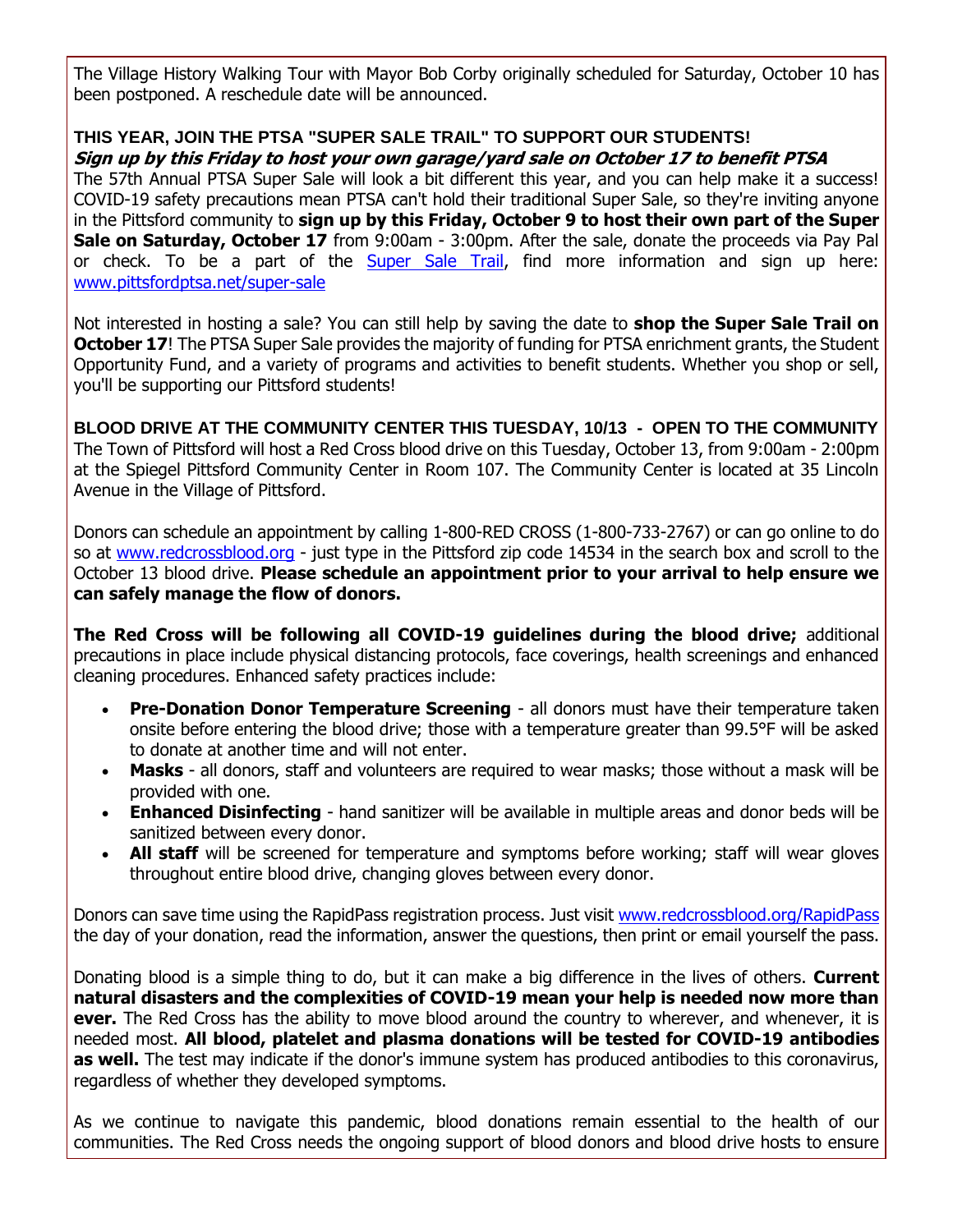blood products are available for patients battling disease and facing the unexpected. If you are eligible and feeling well, please make an appointment today to give by using the Red Cross Blood Donor App, visiting [RedCrossBlood.org](http://r20.rs6.net/tn.jsp?f=001qlQZPfoHCW1xXDq_IeVlvZRXjx5gV7h-pSffLpKKkJAdgCV3LUbmGAGc6CubnKvlDaDqZ-Fnp1Umatuedf75-XGLqAh5i05zNDfVPnid1BldufgZGrUKunwA0IzK3y7aY-lhvcMoodpro01YY1FfDr-4nYjGdEm0qflC5sHXKAxl5wrQjDvN5bkrtPZxjG5aXojLgoLd88-e1ycCjRf4H-dU60E73hy3ryyGXBqkZKSuD2dCkpVA7pOcE83fUI6x9KGhv_f9bhBwdaUsyVdirqPAk1vKDEE8&c=_T1CWrkKXxsixnCj4x-CFnCvw8u8LcB70kcUjERxFVonA27sbzmDsA==&ch=p6Pgl45WiMeuQAxbQCatoM31VhALCDBz8HxpaRCxc-a67IhheIx4Ug==) or calling 800-RED-CROSS.

#### **BIKING COURTESY - PEDESTRIANS HAVE THE RIGHT OF WAY**

For those of you who enjoy the fall weather with a bike ride, please remember, pedestrians have the right of way on a sidewalk. And it is never too early to teach basic cycling courtesy to our youngest bike-riders. Cyclists young or older who find it necessary to be on a sidewalk should pause or walk bikes around pedestrians. Also, please keep in mind bicyclists must warn pedestrians, whenever approaching them on a shared path or roadway, by using an audible signal. Use of a bell or a horn is helpful, but "on your left" or "on your right" works just as well. By staying alert and respecting each other we can all enjoy our walkable and bikeable community!

#### **NEW RUNNING-BASED CLASS OFFERS HEALTHY FUN FOR AGES 5-8**

**P.E. Pod!** is a new running-based class that offers engaging and healthy activity for for ages 5-8. Participants will set goals - and reach them! - while running for time, distance and FUN! The class includes new contactless games to improve agility and speed such as "Moving Mountains" and "Break the tape." NYSCA Coach Mary will inspire little runners with techniques used in soccer, basketball, gymnastics and many other sports. Activities will be outdoors when possible. Masks are required. Classes are held on Wednesdays from 4:30 - 5:10pm, October 14 - November 18. Classes start soon - sign up today!

The program will follow State COVID-19 health and safety rules - we're committed to providing inspiring quality programming within these guidelines! To register for the class, or to learn more, visit our *online* [Athletics program info and registration page.](http://r20.rs6.net/tn.jsp?f=001qlQZPfoHCW1xXDq_IeVlvZRXjx5gV7h-pSffLpKKkJAdgCV3LUbmGN2hIPnDSVbIPDPyY1HlvEV6CD-QVHFQkl2AK4roCoLPSWQ39c5IvM2kzVMyDupVhqRpBInLGK1jgDF5-uQqw3RRLH_C8hktDInQonHfuqYxXhtE6CsWWXBU5fq2M24lxyQWZUhHo_dNn_oPVErhM_KUneSpZt3o5c7oPLl0iG6IOJniIl7ASXJi15jKJFmfRW54OOvJBhLx9sXbajNrPfHm1iMHTtfOysFM8FGLPu2B1b8wvpJx5U88mD9B5GbZTOnP-JgOAUGyVZALk0d561RPp31zrrIOcQrPUiojLycQpWtcY3faGed2aIpk92ugZfKefP3AcXoSVPmcwf82eDozYBea2AyE95NFREF4uN9FvoVcstKoqtbgi-ncwoJoZfOH-gp8QZ9B&c=_T1CWrkKXxsixnCj4x-CFnCvw8u8LcB70kcUjERxFVonA27sbzmDsA==&ch=p6Pgl45WiMeuQAxbQCatoM31VhALCDBz8HxpaRCxc-a67IhheIx4Ug==) You can also detailed program information in our [online](http://r20.rs6.net/tn.jsp?f=001qlQZPfoHCW1xXDq_IeVlvZRXjx5gV7h-pSffLpKKkJAdgCV3LUbmGDu3ZatiuPWF7B85k9j1YeWY6JsQc-LOp-kmgKC4HzAGT_9OzwzYfWpc1PDsVQWjtlJTbYe2MA6oOe9FlULJjWrZxrrlX_gEfDwyUKuGP6jq75zkEitFUigrgtaThKGmtKcC_dFOOjKfS2dkVpGyZDHCyRzCCgbEFWRVYOZRKJg8-i3vPud7m2UCbSUvlJeUzTvMhSpF-1S6ydGzmzagLlEkwPEuT4MugolDlL8kIl7GN7oPc6clD19cNHR-XOrufACt-90n0PuXfKkmFJ6-cXwiD74n3Ye74Q==&c=_T1CWrkKXxsixnCj4x-CFnCvw8u8LcB70kcUjERxFVonA27sbzmDsA==&ch=p6Pgl45WiMeuQAxbQCatoM31VhALCDBz8HxpaRCxc-a67IhheIx4Ug==)  [Recreation Program brochure.](http://r20.rs6.net/tn.jsp?f=001qlQZPfoHCW1xXDq_IeVlvZRXjx5gV7h-pSffLpKKkJAdgCV3LUbmGDu3ZatiuPWF7B85k9j1YeWY6JsQc-LOp-kmgKC4HzAGT_9OzwzYfWpc1PDsVQWjtlJTbYe2MA6oOe9FlULJjWrZxrrlX_gEfDwyUKuGP6jq75zkEitFUigrgtaThKGmtKcC_dFOOjKfS2dkVpGyZDHCyRzCCgbEFWRVYOZRKJg8-i3vPud7m2UCbSUvlJeUzTvMhSpF-1S6ydGzmzagLlEkwPEuT4MugolDlL8kIl7GN7oPc6clD19cNHR-XOrufACt-90n0PuXfKkmFJ6-cXwiD74n3Ye74Q==&c=_T1CWrkKXxsixnCj4x-CFnCvw8u8LcB70kcUjERxFVonA27sbzmDsA==&ch=p6Pgl45WiMeuQAxbQCatoM31VhALCDBz8HxpaRCxc-a67IhheIx4Ug==)

#### **LIBRARY OFFERS VIRTUAL PROGRAMMING FOR ALL AGES**

From preschooler STEM activities (science, technology, engineering and math) and adult book groups, to take and make crafts for all ages, and more, the Pittsford Community Library has programs for everyone! All programming is offered virtually, either through Zoom or as an activity to be completed at home. To see what programs are coming up, check out the [Library's online program calendar!](http://r20.rs6.net/tn.jsp?f=001qlQZPfoHCW1xXDq_IeVlvZRXjx5gV7h-pSffLpKKkJAdgCV3LUbmGAul3OjqYjDnb_KFlPwCtWmz8rvdbu27GVRW_FC2My3l7tZMBy5VzovHJUqT6AyF9nPCEpiz4sWoyEBYR5xQSSQF9I16wwfCBIZbFt_0S3Ht2VYCXbOL4JgJ_LFCuo2hGLmZsJ0Cn1bVj0xQ8_HodHBHuYNqKgqN1CdPuZnBvtPt4xdrLG9DLuqq-MEvulwtm1rXjads4oY6bL1Do2O0Lzv3KppT_8LAwaWK_UAdnBOJ56oPw1_0T7vhJJLemjNsSejh3r-QBiv5cxmGAT18VfGfDyPXOp0xU8S3V8O7ZEdso4jwONVjYl7yI6WcBfJHwTFVos5Sj4fNhVvKgeWqAs8LGDo6hhCs2cePxDyvpMFU&c=_T1CWrkKXxsixnCj4x-CFnCvw8u8LcB70kcUjERxFVonA27sbzmDsA==&ch=p6Pgl45WiMeuQAxbQCatoM31VhALCDBz8HxpaRCxc-a67IhheIx4Ug==)

#### **FLU CLINIC AT COMMUNITY CENTER THIS SATURDAY, 10/10 AND ON THURSDAY, 10/15**

A [public flu clinic by Flu Prevention Partners for ages 18 and up](http://r20.rs6.net/tn.jsp?f=001qlQZPfoHCW1xXDq_IeVlvZRXjx5gV7h-pSffLpKKkJAdgCV3LUbmGN2hIPnDSVbICufniruEmf0fUtRyr4JDJJ6ZW3E3W3AFJzZyWxXKuqWL9YbGpPmGmDViIuJNy9PfLJOPxzeffPR4qbpjKr1LG3KvHANtsHoyKYPb_w6swkBUOfLZ36u5J8JWbTh9_G5DDz3E-2rsp2j3-2jxuZL0qSdcgsJxyaCMABlCuxlvX7lYAJ98TKLdWiTGEU4x89JBCkzFEs7iXxg1T3v2LmvNd_ejAWPqZ1dwZfXHfHG6KcXogQZYQcxVdeZ53mQLiDT6vHshMTmavVtYgibDqJS8OaplP7n6se5r194qUdcX9BfvF1uk2ryY6M5y8lag3D-4CcfOVrrU1NPMTBlauJYfpTr3m_6_aFDkScQI4CX3cPStmp4QlPKer_fxBdQQdRr-t2tbChcwD6cOnId2QroZbaftv-hwfsgUK0c3PGavfbs=&c=_T1CWrkKXxsixnCj4x-CFnCvw8u8LcB70kcUjERxFVonA27sbzmDsA==&ch=p6Pgl45WiMeuQAxbQCatoM31VhALCDBz8HxpaRCxc-a67IhheIx4Ug==) will be held at the Spiegel Pittsford Community Center this Saturday, October 10, from 9:00am - 12:00pm and again on Thursday, October 15 from 5:00 - 7:00pm. Flu Prevention Partners has been providing flu immunization to the Greater Rochester community since 2007. Immunizations are given by experienced registered nurses. Most major insurance plans are accepted, see the [Flu Clinic Info flyer](http://r20.rs6.net/tn.jsp?f=001qlQZPfoHCW1xXDq_IeVlvZRXjx5gV7h-pSffLpKKkJAdgCV3LUbmGN2hIPnDSVbICufniruEmf0fUtRyr4JDJJ6ZW3E3W3AFJzZyWxXKuqWL9YbGpPmGmDViIuJNy9PfLJOPxzeffPR4qbpjKr1LG3KvHANtsHoyKYPb_w6swkBUOfLZ36u5J8JWbTh9_G5DDz3E-2rsp2j3-2jxuZL0qSdcgsJxyaCMABlCuxlvX7lYAJ98TKLdWiTGEU4x89JBCkzFEs7iXxg1T3v2LmvNd_ejAWPqZ1dwZfXHfHG6KcXogQZYQcxVdeZ53mQLiDT6vHshMTmavVtYgibDqJS8OaplP7n6se5r194qUdcX9BfvF1uk2ryY6M5y8lag3D-4CcfOVrrU1NPMTBlauJYfpTr3m_6_aFDkScQI4CX3cPStmp4QlPKer_fxBdQQdRr-t2tbChcwD6cOnId2QroZbaftv-hwfsgUK0c3PGavfbs=&c=_T1CWrkKXxsixnCj4x-CFnCvw8u8LcB70kcUjERxFVonA27sbzmDsA==&ch=p6Pgl45WiMeuQAxbQCatoM31VhALCDBz8HxpaRCxc-a67IhheIx4Ug==) for details. For those with different insurance plans or for the uninsured, the cost is \$35 (cash or check). Immunizations are for adults aged 18 and up. For more information see their Flu Clinic Info flyer or contact them at [info@wpvinc.com](mailto:info@wpvinc.com?subject=Flu%20Clinic%20info) or (585) 568-8340. The Spiegel Pittsford Community Center is located at 35 Lincoln Avenue.

#### **HALLOWEEN SPOOKTACULAR DRIVE-IN MOVIE AND COSTUME PARADE IS OCT. 17**

We're celebrating the season - the Town of Pittsford's **Halloween Spooktacular Drive-In Movie and Costume Parade** is Saturday, October 17 at the Sutherland High School parking lot. Join us to view **The Addams Family** (rated PG) and be sure to dress up for our Costume Parade. We'll have free cider, donuts, and Halloween goodie bags too! The parking lot opens at 5:30pm and the Costume Parade is at 6:00pm. The movie will begin at dark (approximately 6:30pm). **Admission is free, however we ask attendees to bring one canned food item per person to benefit the Pittsford Food Cupboard**.

Cars will be parked on a first come, first served basis until the lot is full. Movie-goers will be permitted to sit inside of their vehicles or outside in front of their vehicles. Please note attendees must remain in their designated parking/viewing area. Bring snacks, blankets and lawn chairs if you'd like. Please adhere to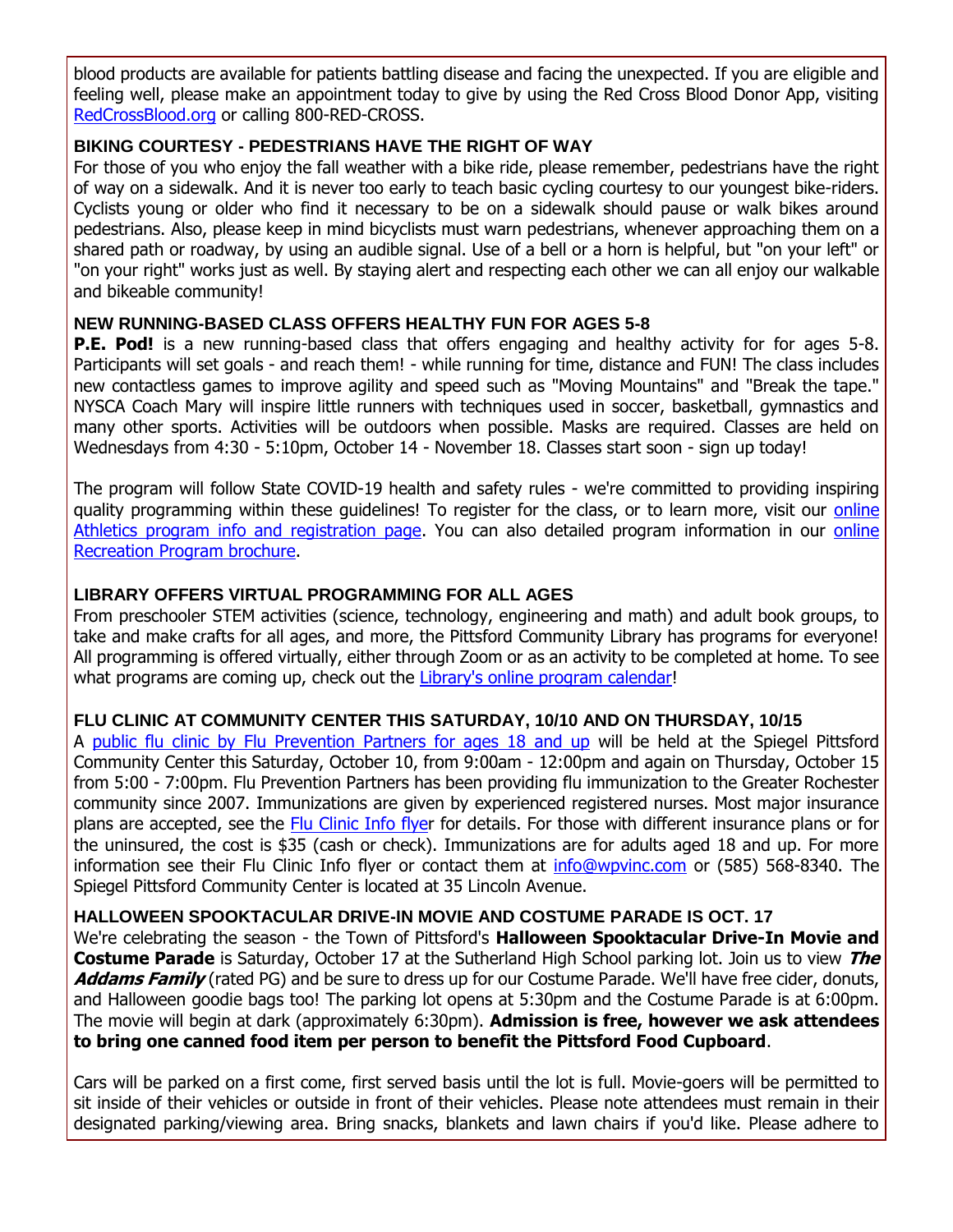physical distancing guidelines while at our Spooktacular Drive-In Movie Night and wear a face covering if you use the restrooms or will be within 6 feet of others outside of your group.

The movie sound will be broadcast over FM radio - directions will be on screen before the movie begins. **To make the evening safe and enjoyable for everyone, please note the following guidelines:**

- Park speed limit is 5 mph
- Staff will direct vehicles where to park please remain in your assigned parking spot
- Make sure vehicle lights remain off during the movie parking lights are acceptable when parking or leaving after dark
- Remain in your car or sit in front of your car
- Please don't gather outside of the designated parking/viewing area
- Masks must be worn while walking to & from the bathroom

We're looking forward to a fun and festive night - be sure to join us! Sutherland High School is located at 55 Sutherland Street.

#### **HONORING PCSD BOARD OF EDUCATION - SCHOOL BOARD RECOGNITION WEEK**

The Pittsford Central School District will celebrate its Board of Education members at its Board meeting on October 13 in honor of School Board Recognition Week (October 19 - 23), a statewide celebration of school board members and their commitment to students and communities.

NYS School Boards Association (NYSSBA) sponsors School Board Recognition Week to recognize school board members for their commitment to New York public school children. School Board Recognition Week is an opportunity to raise community awareness and understanding about the crucial role school board members have within a school district.

The Pittsford Central School District recognizes and thanks its Board of Education members: President Amy J.Thomas, Vice President Ted Aroesty, and members Valerie Baum, Irene Narotsky, René Sanchez-Kazakos, Robin Scott and Peter Sullivan. Our thanks for their service to the Pittsford community and its students!

#### **REMINDERS**

#### **ASL INTERPRETER ALWAYS AVAILABLE AT TOWN BOARD MEETINGS**

The Town of Pittsford has an American Sign Language interpreter available at every Pittsford Town Board meeting, to interpret for those who need this service. Those who can't attend a Town Board meeting in person but are planning to watch the meeting's live stream can confirm their need for the interpreter by emailing [comments@townofpittsford.org.](mailto:comments@townofpittsford.org?subject=ASL%20interperter%20request%20for%20Town%20Board%20meeting) Requests can be made in advance or can be emailed through the first ten minutes of the meeting. An on-demand Town Board meeting video with closed captioning will be available within 48 hours of the meeting; visit [www.townofpittsford.org/home-channel12](http://r20.rs6.net/tn.jsp?f=001qlQZPfoHCW1xXDq_IeVlvZRXjx5gV7h-pSffLpKKkJAdgCV3LUbmGEaRt3hpuw89NOfEaHOdLZEqOyZN_ygIqaWWfpHdm5RU_3jTqhJtJobE7pEGTgrNEdGyAj4aVGeZkLgPp_84NY1pyJ0NEk_FKTL0wlDfvTig6QFnhNBtRezbgedfSAy_bF_S5JayEGCWMM2RUaby3F7_S8Oy9FIWtlNiyPyEQzKQM_hOFAMQjy0OVdysyubyJR6jcz1xRg4rY_1qz0_Jmc1EUJ9HmUtDmzJRpRvaQtbekn6zZZw7e8yEiCWm9km-S3apVA_DzFMZ&c=_T1CWrkKXxsixnCj4x-CFnCvw8u8LcB70kcUjERxFVonA27sbzmDsA==&ch=p6Pgl45WiMeuQAxbQCatoM31VhALCDBz8HxpaRCxc-a67IhheIx4Ug==) and use the On-Demand links to view previously recorded meetings.

#### **UPCOMING COMMUNITY ACTIVITIES IN PITTSFORD**

 [Food Truck Wednesdays at Thornell Farm Park,](http://r20.rs6.net/tn.jsp?f=001qlQZPfoHCW1xXDq_IeVlvZRXjx5gV7h-pSffLpKKkJAdgCV3LUbmGPw42JZXoNb-OUBUTJUorgljlvcj4kQKPPdRfLa2c7Qy1KJmWToct4_ganPy4jahEORrGOHPyqqxkfa6hi3_6vwlSoSWjrLoGNTuCOJBpWBkY_mjbu6FfvftG8O7AhSMfnOL94ilsEduG9BVSLfdZJeUG6xrB3sIVO6ysovO8Yk2yqXpPyuYHU3gu-UQBCc378eunKSiz9zJyZXdhMYSp4hiq4KEn6uyMthfWgV9j4K91pyvOCMPhK_U7FzcTvCqGPbPVRNNIi-tkIAbxfHCllKIzmMe_mh7kj_wbE-6Ph5Fd4UXVplThTBTiPsaspUutgiDOOefCddYlnkZuGvLOro=&c=_T1CWrkKXxsixnCj4x-CFnCvw8u8LcB70kcUjERxFVonA27sbzmDsA==&ch=p6Pgl45WiMeuQAxbQCatoM31VhALCDBz8HxpaRCxc-a67IhheIx4Ug==) Wednesday, 10/7, 480 Mendon Road, featuring sandwiches, burgers and sides, including options for kids and vegetarians, by [Marty's Meats](http://r20.rs6.net/tn.jsp?f=001qlQZPfoHCW1xXDq_IeVlvZRXjx5gV7h-pSffLpKKkJAdgCV3LUbmGBAiEW1uXMPFUR-wybq1JZ0uG28H7_zA2XzICq1N3U7C6OeDK1Cc9kXGQ_nNyO_JbQ2F2jIu0h8UxmrepKZ93dyaAW8pdMXrvkSz0dtMj_DeOHa3vSY-cwktOYvAYblbCC9jd7zXpq_6ctxG6Wv1pKjyCfh3em3fo7R8sUYd5R4GyzxwuFTOQPAddjpNZtZvmO8PVlc-pJGi3Bqo53W2CCa_UQ-VAtzD-vCklwdFuKez&c=_T1CWrkKXxsixnCj4x-CFnCvw8u8LcB70kcUjERxFVonA27sbzmDsA==&ch=p6Pgl45WiMeuQAxbQCatoM31VhALCDBz8HxpaRCxc-a67IhheIx4Ug==) and premium shaved ice from [Kona Ice,](http://r20.rs6.net/tn.jsp?f=001qlQZPfoHCW1xXDq_IeVlvZRXjx5gV7h-pSffLpKKkJAdgCV3LUbmGNXjJlU_WYIQAOpJ_rLU7SPGrUlJd1lb1VQH-FxoyEDS7_Zpe5WWBTGAANUF1NyWM72FzhA5T48CVdqjC6_XvpP9teHNATCD4fYAwVZiC4FabTvMfdjVpd4OmYsuRNjCZv_l_KWJsb4VDnq0yHYkYfxdN3BxmxIiSg2il1sz8MyyYyn9E36yce34D2M62AA490qLjSIEFZkMeGc6dSpLNOehhCM1A6CWNEZBmkNXHYoP&c=_T1CWrkKXxsixnCj4x-CFnCvw8u8LcB70kcUjERxFVonA27sbzmDsA==&ch=p6Pgl45WiMeuQAxbQCatoM31VhALCDBz8HxpaRCxc-a67IhheIx4Ug==) 5:00 - 8:00pm (or until menu items are sold out), Thornell Farm Park, 480 Mendon Road. A different food truck is featured each week offering items for sale, [click here for this week's menus;](http://r20.rs6.net/tn.jsp?f=001qlQZPfoHCW1xXDq_IeVlvZRXjx5gV7h-pSffLpKKkJAdgCV3LUbmGAul3OjqYjDneQDoCrEJjVLlJLN9Px5SLfWtuKLHoqVxebdpPsNz6pwbOjQd3jNu-tCLzlsQSwHvO6KZx2k-0r-9ecH4cI3ud_XMwNfyQdTQeyJmB6-7JM4h4Ah43_KhBD4Gve8b8EJMI0hJsq7wdf23EuNcR7ITVe6EC49IhkJsFKxW1Skng-OepfDHVrFgMS0e-jM85ZoSfYW-bqdF_QMNuYkK3kHQvWKyYIpzzX9pEtndd0bPGNd9X1RaxZjUwyyVHpg89FObgYouT_K8YsTX0tbkYuqS7_1mLTzJq9Y42wLUFP-Siiixb8lCM2RpOr03jwwfNqa6&c=_T1CWrkKXxsixnCj4x-CFnCvw8u8LcB70kcUjERxFVonA27sbzmDsA==&ch=p6Pgl45WiMeuQAxbQCatoM31VhALCDBz8HxpaRCxc-a67IhheIx4Ug==) vendor schedule at [www.townofpittsford.org/community-events.](http://r20.rs6.net/tn.jsp?f=001qlQZPfoHCW1xXDq_IeVlvZRXjx5gV7h-pSffLpKKkJAdgCV3LUbmGM94-wyqJbIa0feXHAwSA4I1fpv80ubRADTkL1Rygl3pZkeIozIlK0BOClKL-5ISyOkIjtFrKfbpG2EuTJJSZ5wfBYRNyorG6nGTa0Ki1QxBBWH1KshXPZEdf0MtOxOuobPDgh1DNqaZGEVGh7Ve482CUnGcc07R7H6qhT_lvPl4lLuS_rsva2-QoMRphM47KUkCjq5pHWgmc1eWf9lkB3INDfngNkGXChuJK71CIoXo9ZzYfUIsDZYExke53lTogC6f318Gx4Ws&c=_T1CWrkKXxsixnCj4x-CFnCvw8u8LcB70kcUjERxFVonA27sbzmDsA==&ch=p6Pgl45WiMeuQAxbQCatoM31VhALCDBz8HxpaRCxc-a67IhheIx4Ug==) The event continues each Wednesday through October 21. Please note all attendees are expected to observe appropriate physical distancing and health safety protocols - face coverings are required when placing and picking up your order.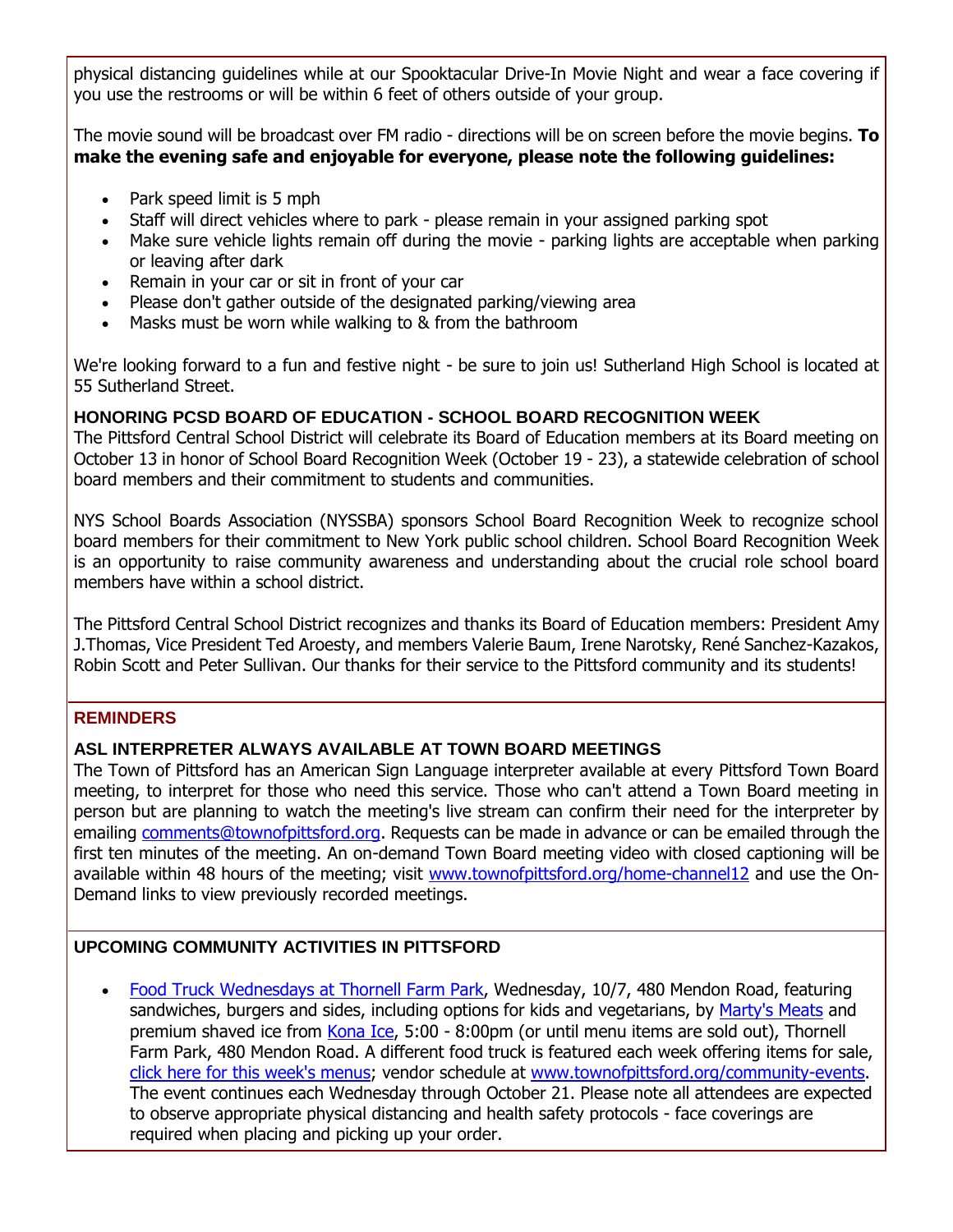- [Flu Prevention Partners Flu Clinic for ages 18 and up,](http://r20.rs6.net/tn.jsp?f=001qlQZPfoHCW1xXDq_IeVlvZRXjx5gV7h-pSffLpKKkJAdgCV3LUbmGN2hIPnDSVbICufniruEmf0fUtRyr4JDJJ6ZW3E3W3AFJzZyWxXKuqWL9YbGpPmGmDViIuJNy9PfLJOPxzeffPR4qbpjKr1LG3KvHANtsHoyKYPb_w6swkBUOfLZ36u5J8JWbTh9_G5DDz3E-2rsp2j3-2jxuZL0qSdcgsJxyaCMABlCuxlvX7lYAJ98TKLdWiTGEU4x89JBCkzFEs7iXxg1T3v2LmvNd_ejAWPqZ1dwZfXHfHG6KcXogQZYQcxVdeZ53mQLiDT6vHshMTmavVtYgibDqJS8OaplP7n6se5r194qUdcX9BfvF1uk2ryY6M5y8lag3D-4CcfOVrrU1NPMTBlauJYfpTr3m_6_aFDkScQI4CX3cPStmp4QlPKer_fxBdQQdRr-t2tbChcwD6cOnId2QroZbaftv-hwfsgUK0c3PGavfbs=&c=_T1CWrkKXxsixnCj4x-CFnCvw8u8LcB70kcUjERxFVonA27sbzmDsA==&ch=p6Pgl45WiMeuQAxbQCatoM31VhALCDBz8HxpaRCxc-a67IhheIx4Ug==) Saturday, 10/10, 9:00am 12:00pm, Spiegel Pittsford Community Center, 35 Lincoln Avenue; most major insurances accepted, cost is \$35 each (cash or check) for those with different insurance or the uninsured, [see online flyer for details.](http://r20.rs6.net/tn.jsp?f=001qlQZPfoHCW1xXDq_IeVlvZRXjx5gV7h-pSffLpKKkJAdgCV3LUbmGN2hIPnDSVbICufniruEmf0fUtRyr4JDJJ6ZW3E3W3AFJzZyWxXKuqWL9YbGpPmGmDViIuJNy9PfLJOPxzeffPR4qbpjKr1LG3KvHANtsHoyKYPb_w6swkBUOfLZ36u5J8JWbTh9_G5DDz3E-2rsp2j3-2jxuZL0qSdcgsJxyaCMABlCuxlvX7lYAJ98TKLdWiTGEU4x89JBCkzFEs7iXxg1T3v2LmvNd_ejAWPqZ1dwZfXHfHG6KcXogQZYQcxVdeZ53mQLiDT6vHshMTmavVtYgibDqJS8OaplP7n6se5r194qUdcX9BfvF1uk2ryY6M5y8lag3D-4CcfOVrrU1NPMTBlauJYfpTr3m_6_aFDkScQI4CX3cPStmp4QlPKer_fxBdQQdRr-t2tbChcwD6cOnId2QroZbaftv-hwfsgUK0c3PGavfbs=&c=_T1CWrkKXxsixnCj4x-CFnCvw8u8LcB70kcUjERxFVonA27sbzmDsA==&ch=p6Pgl45WiMeuQAxbQCatoM31VhALCDBz8HxpaRCxc-a67IhheIx4Ug==) Contact [info@wpvinc.com](mailto:info@wpvinc.com) or (585) 568-8340 for more info.
- [Red Cross Blood Drive,](http://r20.rs6.net/tn.jsp?f=001qlQZPfoHCW1xXDq_IeVlvZRXjx5gV7h-pSffLpKKkJAdgCV3LUbmGPvYaQzkzA1qqE36jDFDe0-b0gppEjGlVojOVL5Wr_M21QxD0yCODvk6cQ60AolFlVybZ_O7K3RkwI1KBGHz3dq9Hs7BgO3rh_I-CIpuJLLGSDm_auZuAusNfAv3jvXygfcxdBENE0m9XGiPr3dmbOevGciovQUlQq8YSIuRcne0gxXJ6DZkOFTLPl-ciIHGKOjz_g2N-Fk3y5W4g7eytMxNkLYYlIJx2HmwBTaNaEpmixex-C8ejho=&c=_T1CWrkKXxsixnCj4x-CFnCvw8u8LcB70kcUjERxFVonA27sbzmDsA==&ch=p6Pgl45WiMeuQAxbQCatoM31VhALCDBz8HxpaRCxc-a67IhheIx4Ug==) Tuesday, 10/13, 9:00am 2:00pm, Spiegel Pittsford Community Center, 35 Lincoln Avenue; [schedule an appointment in advance via www.redcrossblood.org](http://r20.rs6.net/tn.jsp?f=001qlQZPfoHCW1xXDq_IeVlvZRXjx5gV7h-pSffLpKKkJAdgCV3LUbmGPvYaQzkzA1qqE36jDFDe0-b0gppEjGlVojOVL5Wr_M21QxD0yCODvk6cQ60AolFlVybZ_O7K3RkwI1KBGHz3dq9Hs7BgO3rh_I-CIpuJLLGSDm_auZuAusNfAv3jvXygfcxdBENE0m9XGiPr3dmbOevGciovQUlQq8YSIuRcne0gxXJ6DZkOFTLPl-ciIHGKOjz_g2N-Fk3y5W4g7eytMxNkLYYlIJx2HmwBTaNaEpmixex-C8ejho=&c=_T1CWrkKXxsixnCj4x-CFnCvw8u8LcB70kcUjERxFVonA27sbzmDsA==&ch=p6Pgl45WiMeuQAxbQCatoM31VhALCDBz8HxpaRCxc-a67IhheIx4Ug==) - type in Pittsford Zip code 14534 in search box, scroll to 10/13 blood drive. The Red Cross will be following all COVID-19 guidelines during the blood drive, for more information visit [www.redcrossblood.org.](http://www.redcrossblood.org/)
- [PTSA Super Sale Trail](http://r20.rs6.net/tn.jsp?f=001qlQZPfoHCW1xXDq_IeVlvZRXjx5gV7h-pSffLpKKkJAdgCV3LUbmGBATRrnVt0FhJsmV6RdOR0TXbUQFRhB1hPhPCEnoV6P0NHb_bUa31wvyO72PzTZmND88qPVQgnwSKxD_mqi_ot2f4DnSIC9T8PBN_3SfxbjYN9eP9vd_r_GdltBw_8zwCo2o_ftaKqbqWgBD8slfuPJvKyOL5Ljxuh-o2EqIy1DM6calpNaKGCi-Hcr2cixrX8mRJAx_hoJj3yZM7CLd6KTO4gXcbJHodtkRRMdNlGjh2erzjLd71hr85R7_5rL_oA==&c=_T1CWrkKXxsixnCj4x-CFnCvw8u8LcB70kcUjERxFVonA27sbzmDsA==&ch=p6Pgl45WiMeuQAxbQCatoM31VhALCDBz8HxpaRCxc-a67IhheIx4Ug==) garage/yard sales throughout the community to benefit PTSA programs for students, Saturday, October 17, 9:00am - 3:00pm, various locations; **deadline to sign up to participate (host a sale) is October 9**, list of participating locations will be posted prior to the sale. Information at [www.pittsfordptsa.net/super-sale.](http://r20.rs6.net/tn.jsp?f=001qlQZPfoHCW1xXDq_IeVlvZRXjx5gV7h-pSffLpKKkJAdgCV3LUbmGBATRrnVt0FhJsmV6RdOR0TXbUQFRhB1hPhPCEnoV6P0NHb_bUa31wvyO72PzTZmND88qPVQgnwSKxD_mqi_ot2f4DnSIC9T8PBN_3SfxbjYN9eP9vd_r_GdltBw_8zwCo2o_ftaKqbqWgBD8slfuPJvKyOL5Ljxuh-o2EqIy1DM6calpNaKGCi-Hcr2cixrX8mRJAx_hoJj3yZM7CLd6KTO4gXcbJHodtkRRMdNlGjh2erzjLd71hr85R7_5rL_oA==&c=_T1CWrkKXxsixnCj4x-CFnCvw8u8LcB70kcUjERxFVonA27sbzmDsA==&ch=p6Pgl45WiMeuQAxbQCatoM31VhALCDBz8HxpaRCxc-a67IhheIx4Ug==)
- **Town of Pittsford Halloween Spooktacular Drive-In Movie and Costume Parade**, Saturday, 10/17, Sutherland High School Parking Lot, featuring The Addams Family (rated PG); parking lot opens 5:30pm, Costume Parade at 6:00pm, movie will begin at dark. Please observe physical distancing measures, mask required when using restrooms or if within 6 feet of others outside of your quarantine group. Note this event replaces the Family Halloween Fest originally scheduled for 10/18.

#### **TOWN OF PITTSFORD BOARD MEETINGS**

- **Design Review and Historic Preservation Board**, Thursday, 10/8, 6:00pm, ONLINE ACCESS via Zoom video conferencing; information for accessing and viewing the meeting can be found on page 2 of the meeting agenda; the meeting agenda is posted on the Town website here: [www.townofpittsford.org/home-minutes](http://r20.rs6.net/tn.jsp?f=001qlQZPfoHCW1xXDq_IeVlvZRXjx5gV7h-pSffLpKKkJAdgCV3LUbmGD_ShK2MpsspkMI-mApXegV2HZF4-QbiYM4A6Zs_wR7xgzbcBixiH7p3kQTn2oDLsHkdlS0KpnbrCAYEx1aqZZUkO4ubryLZRop97IvBmLilZm_EproKq-CLcs7kgxbPlwa2KuECqnqFtn01PAXzOGK3BOKc6GRZHwYQ4GaOb3LTbHTvuFKk0zPX2IowrPB5PWujyTLy03XJS1NJiSQ3ACD3IbKgdgB62iMp4pFPGfHmT8KctrEvqOHDsokytamTOw==&c=_T1CWrkKXxsixnCj4x-CFnCvw8u8LcB70kcUjERxFVonA27sbzmDsA==&ch=p6Pgl45WiMeuQAxbQCatoM31VhALCDBz8HxpaRCxc-a67IhheIx4Ug==)
- **Parks and Recreation Advisory Board**, Thursday, 10/8, 6:30pm, King's Bend Park North Lodge, 170 W. Jefferson Road, NOTE LOCATION
- **Planning Board**, Monday, 6/12 NO MEETING due to Columbus Day holiday

#### **COMMUNITY MEETINGS CALENDAR**

- [Village Board of Trustees](http://r20.rs6.net/tn.jsp?f=001qlQZPfoHCW1xXDq_IeVlvZRXjx5gV7h-pSffLpKKkJAdgCV3LUbmGN2hIPnDSVbIZ83YOPcxClSMd_RNsr5DQjfMGYw5ogE6GWxecQsQxdWLbdcs9VXiwRaXia9Rn2fsiwajHFHS8vsD29opZjlXLHAuCwRd7tIVqskR7sY9-xKt4rIYLAMrsC7Pl7r_L0aXg7pTyF0VPZall8YpvzeBgXVFxaO0wmx2luj52cDIif_9YztNpYD44ceICS4ooyHGYVewONPQUk4i1hPSJ1ZeM3RgzKehzlFfpmhy2RKC-UeTcr2rQtpVZ4T2qcV6bGQsmw0xxeIj0nU0UudxrUkHMlvCTzd_NQSuoGbomKiSgGmO98x6uZoAaV1kXFQkFCGIiz0dWHksT9z3z6HPFw1732q-bP3NN4LNLdl-1XVHr1WmpvNrHidmNA==&c=_T1CWrkKXxsixnCj4x-CFnCvw8u8LcB70kcUjERxFVonA27sbzmDsA==&ch=p6Pgl45WiMeuQAxbQCatoM31VhALCDBz8HxpaRCxc-a67IhheIx4Ug==) meeting, Tuesday, 10/13, 6:30pm, virtual meeting through videoconferencing; more information and participation registration details will be listed on the Village website [here](http://r20.rs6.net/tn.jsp?f=001qlQZPfoHCW1xXDq_IeVlvZRXjx5gV7h-pSffLpKKkJAdgCV3LUbmGN2hIPnDSVbIZ83YOPcxClSMd_RNsr5DQjfMGYw5ogE6GWxecQsQxdWLbdcs9VXiwRaXia9Rn2fsiwajHFHS8vsD29opZjlXLHAuCwRd7tIVqskR7sY9-xKt4rIYLAMrsC7Pl7r_L0aXg7pTyF0VPZall8YpvzeBgXVFxaO0wmx2luj52cDIif_9YztNpYD44ceICS4ooyHGYVewONPQUk4i1hPSJ1ZeM3RgzKehzlFfpmhy2RKC-UeTcr2rQtpVZ4T2qcV6bGQsmw0xxeIj0nU0UudxrUkHMlvCTzd_NQSuoGbomKiSgGmO98x6uZoAaV1kXFQkFCGIiz0dWHksT9z3z6HPFw1732q-bP3NN4LNLdl-1XVHr1WmpvNrHidmNA==&c=_T1CWrkKXxsixnCj4x-CFnCvw8u8LcB70kcUjERxFVonA27sbzmDsA==&ch=p6Pgl45WiMeuQAxbQCatoM31VhALCDBz8HxpaRCxc-a67IhheIx4Ug==) as the meeting date approaches
- [American Legion Rayson-Miller Post 899](http://r20.rs6.net/tn.jsp?f=001qlQZPfoHCW1xXDq_IeVlvZRXjx5gV7h-pSffLpKKkJAdgCV3LUbmGITqLEogk9nq9TxKFaU1KR80bzI3xdkJEf3QggISzLvfaYzQ9LLmGL5MYrhsBxicDUYX5lvhHJLZpxJaLwql1lx7eEjhrHObI89G5ltcQ1uSD__ju_weG6rSdwe-XTed-B3NKNQLCa1QC_Dmei92C3fr5BRDVVA67Aa9g2Lr4xqm-Oe3IKX-dQalkEaYtBCW2vwdIycvjWvILzSGvBz3Tu0-haT3a1i82ZS-5r0DY6DTSc3Ms8wt5ik2Pu-v7Bhyzw==&c=_T1CWrkKXxsixnCj4x-CFnCvw8u8LcB70kcUjERxFVonA27sbzmDsA==&ch=p6Pgl45WiMeuQAxbQCatoM31VhALCDBz8HxpaRCxc-a67IhheIx4Ug==) TUESDAY MORNING BREAKFAST MEETINGS CANCELED UNTIL FURTHER NOTICE due to COVID-19 coronavirus social distancing requirements. Eligible veterans welcome to join the Post; for [membership information](http://r20.rs6.net/tn.jsp?f=001qlQZPfoHCW1xXDq_IeVlvZRXjx5gV7h-pSffLpKKkJAdgCV3LUbmGITqLEogk9nq9FzAFkUVQ-nc24-R-vhPYdzNo5a3CmsQY5aFsvKylr_iiYouWTpQ45iCOx1XWUuAc334V71qb4ui6vA7P_ekrfpGdoWkIVjwCz9gS9uVod9eMtwcJd2tWpy-xvURpZMQvo2cMHpQdABBcjgxGEIM6snPgQEyl8lR3ncBeA1U9n3JUSOi2ulAWbJ6ZroE8kI6yOEsHgGwQc99ENNV6eS3ALTflt9A7Duwdj2sgScyrZsyUhvAFdHADobMNe8EgS8UFqss4Tz4DCM=&c=_T1CWrkKXxsixnCj4x-CFnCvw8u8LcB70kcUjERxFVonA27sbzmDsA==&ch=p6Pgl45WiMeuQAxbQCatoM31VhALCDBz8HxpaRCxc-a67IhheIx4Ug==) visit the [Rayson-Miller Post website](http://r20.rs6.net/tn.jsp?f=001qlQZPfoHCW1xXDq_IeVlvZRXjx5gV7h-pSffLpKKkJAdgCV3LUbmGHdRX50CsCkgDdKjHaBNRzvVgbKqr7SmA-dLdoAAqMmItiQL4EUBwCWKDvDTgskuZTHwy8PHEA_FELhiymsGcGhix1yIvzlMqt0Aitgqa4LD07WwDPAutNaK5s1kj5tjlovYzGskKYHT8-N9F-k8zEkM-dm8LFDI09dzY2nmzpceDnjLC2KPPZ277wpDoazGwj6dAG3554kBiBwIMuHVQdBvjYpFExzEmB0n0Am8_TUpp1nVVRJKd5kgbi0kPmlntTzmSk8TCa17MTb59-porkYD3bQSe7YFPc9nj_2Q-IXuKcsbuLImxEUDLdolS9TLSLGwe7TuS03I_cQWlj2xYSE=&c=_T1CWrkKXxsixnCj4x-CFnCvw8u8LcB70kcUjERxFVonA27sbzmDsA==&ch=p6Pgl45WiMeuQAxbQCatoM31VhALCDBz8HxpaRCxc-a67IhheIx4Ug==)
- [Pittsford Rotary Club,](http://r20.rs6.net/tn.jsp?f=001qlQZPfoHCW1xXDq_IeVlvZRXjx5gV7h-pSffLpKKkJAdgCV3LUbmGD_ShK2MpsspMz_6l9cxNaDn8OL_wz1WVE5d2qQFz9mio7PHUyXMk2bIM6IyF-d8EKnjHltlEW7P7JeYpaZveTXTa7qRAqHpB1BFvXa5_JMFPDtm_SvnBGJCcdH0SrxmY9SRkJyVEQz08c9b5YYomEjkax_uNddKYatsvNysGcpG2d9YAcoZU45xu2cFeQeILegeCPrEX9fOpjqpjfB3Jv8Q9mPepSDY-fMsErziV7hsIDF0lJl9LHY=&c=_T1CWrkKXxsixnCj4x-CFnCvw8u8LcB70kcUjERxFVonA27sbzmDsA==&ch=p6Pgl45WiMeuQAxbQCatoM31VhALCDBz8HxpaRCxc-a67IhheIx4Ug==) WEEKLY IN-PERSON MEETINGS CANCELED UNTIL FURTHER NOTICE due to COVID-19 coronavirus social distancing requirements; check the Pittsford Rotary Facebook page for virtual meeting information.
- [Pittsford Art Group M](https://pittsfordartgroup.wordpress.com/?utm_source=eNews+10-7-20&utm_campaign=eNews+10-07-20&utm_medium=email)EETINGS CANCELED UNTIL FURTHER NOTICE due to COVID-19 coronavirus social distancing requirements. For further information, contact PAG president [Margie Mitchell](mailto:mhsmitchell@gmail.com?subject=Pittsford%20Art%20Group%20Meetings%20and%20Membership)

# **Town Facility Closures**

**Spiegel Pittsford Community Center** - building is open 8:00am - 5:00pm Monday through Friday and open during program hours evenings and weekends. Senior "Grab N Go" meals will continue every Wednesday and "Curbside Lunch" by Chef Julie is offered every Friday; pickup for both programs is at the bus loop behind the Community Center. Registration for low-risk activities and virtual programs begins in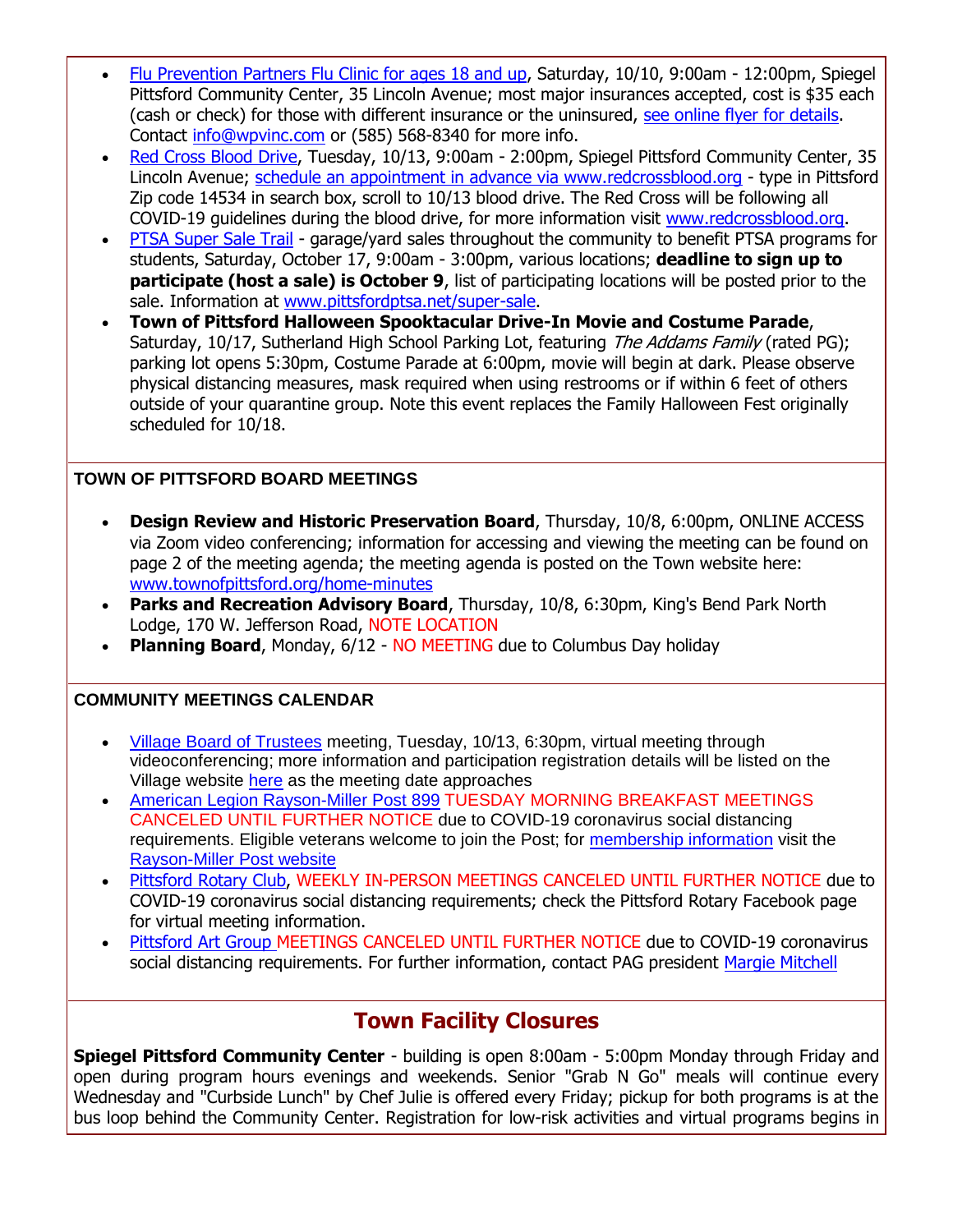advance of each session. See Program Info & Registration link at [www.townofpittsford.org/home-recreation.](http://r20.rs6.net/tn.jsp?f=001qlQZPfoHCW1xXDq_IeVlvZRXjx5gV7h-pSffLpKKkJAdgCV3LUbmGOh7aLOqFnqaZyq8nzuYY1JvAfOHdN_Kj2MIcxDkSQX48JoE9MoxzWH_jrwdTWSYELVj0eIDwhYSX3eU_OXPIm06AfmebrLhPqcdFLFE-N1Ny4rQAEwZN2OQfqCnio4dxgP04TBIMB5ysQtcMBBNkjbIn6NyCUn_0cjpsXqlpL9q5Oed-ZAhXp5inz10FrXvTsGEyQFmWnkAcePEWeUtdS8Gp6a7zqRV9F4bB3xc65nc4Qgj43Dn1T-HKDJEbQtSYjSJI5Kz-1Wf&c=_T1CWrkKXxsixnCj4x-CFnCvw8u8LcB70kcUjERxFVonA27sbzmDsA==&ch=p6Pgl45WiMeuQAxbQCatoM31VhALCDBz8HxpaRCxc-a67IhheIx4Ug==) Programs will continue to open as we receive further guidance.

**Pittsford Community Library** - the Library is now open for limited hours and services; enter from the parking lot entrance. The Library also has many online resources, programs and activities for all ages to enjoy. For current Library hours, services, resources, and other updates, visit the Library's update page at [www.bit.ly/pclupdates.](http://r20.rs6.net/tn.jsp?f=001qlQZPfoHCW1xXDq_IeVlvZRXjx5gV7h-pSffLpKKkJAdgCV3LUbmGPw42JZXoNb--13UzDcyy9sgwbY0Ofa1R4ndGpaNB9F5QOAHix5MDmMlNUtX21Fch749fdMtnm7WtjtXktczSjMh5xjqn-XaSZLthB4VBtVX8pMbXnnFdP16j8atgnldFsLbNqhUNqw2FmUiEC_RRKo8Fhqo471vFB-W9F7pyXWD0ojtjRLhohE3yhqUA1QiHGV4M1jeaEGAxmRlPALIA-i_ga-h-eYo4U1XCxOPp2PrSEI6YQXAeC4=&c=_T1CWrkKXxsixnCj4x-CFnCvw8u8LcB70kcUjERxFVonA27sbzmDsA==&ch=p6Pgl45WiMeuQAxbQCatoM31VhALCDBz8HxpaRCxc-a67IhheIx4Ug==) For virtual children's programming check the Library's Facebook page [www.facebook.com/PittsfordLibrary/.](http://r20.rs6.net/tn.jsp?f=001qlQZPfoHCW1xXDq_IeVlvZRXjx5gV7h-pSffLpKKkJAdgCV3LUbmGPo1PoJx57ZKldNWZy9fchzt5Rqe3HGQwYIqZKJxLIvt4ruryfXYPtxspp4bilZqNMS7EWLpV7f0VXM4-fAJ1OIiboZHPewdzFnztSs7Q8z4-lOguCH_VFk50FoX4yS5zGmBV98hUJNna7uFx1qZ3cE=&c=_T1CWrkKXxsixnCj4x-CFnCvw8u8LcB70kcUjERxFVonA27sbzmDsA==&ch=p6Pgl45WiMeuQAxbQCatoM31VhALCDBz8HxpaRCxc-a67IhheIx4Ug==) The Book Drop return area is open; please only deposit returned books; for information on book sale donations visit [www.pittsfordlibraryfriends.com.](http://r20.rs6.net/tn.jsp?f=001qlQZPfoHCW1xXDq_IeVlvZRXjx5gV7h-pSffLpKKkJAdgCV3LUbmGOSqILyPD7lKpjEsa4OAQCP6ntS9jB9Mkkp5vFH144XUY8RtixPdF7YnAgL6les2Q2seJQtPRQ5lB5gRCEXbMcJfvPMtbJJU6i2M5fsvgzM-R2Q1xQAswU6I3-DzuMeAKaysIllblSX8HRXON_ot2ZigCJFoBFKCN90eZ_xydZY6q46xz9ZZ915JxCdRxXRnQsz-ILFnMP5brbTF637aVUj10oHN5eP_Ah6J9E9Pw3NvRdRUBQ5WCScAo1dD_g_7eQ==&c=_T1CWrkKXxsixnCj4x-CFnCvw8u8LcB70kcUjERxFVonA27sbzmDsA==&ch=p6Pgl45WiMeuQAxbQCatoM31VhALCDBz8HxpaRCxc-a67IhheIx4Ug==) Regular due dates for all materials have resumed; check your receipt or your Library account for exact due dates. Low contact pickup of Library materials is available for Monroe County Library System cardholders.

**Town Hall** is open to residents by appointment only; in-person meetings will be limited and allowed only when absolutely necessary. Calls should be made to the department related to the inquiry. Town Hall remains staffed to handle business online and by mail, phone, email and the "drop slot" to the right of the front door of Town Hall.

**Town Clerk:** All services of the Town Clerk are available online, by mail, phone and email. If necessary, an appointment can be arranged. Contact at 248-6214 or Idillon@townofpittsford.org, mail materials to Pittsford Town Clerk's Office, 11 South Main Street, Pittsford NY 14534. Services info at [www.townofpittsford.org/home-clerk.](http://r20.rs6.net/tn.jsp?f=001qlQZPfoHCW1xXDq_IeVlvZRXjx5gV7h-pSffLpKKkJAdgCV3LUbmGEW7496OAA2MNuQ6L78D6beq2IxGFWDRNgK2P5v23aNvZFKdLxsP6G9vqUp6O3WSwC_cR299nUZF6i4HqrZ6Nk2EnQXACJuHPv_oGO_TbG-wGr6uwBQ5vVjU7gWH8GQ7Xjj8lM7NpMTCYP5KofgKmWH0VY4jVQbufW2qbrziMWMOBVKRZMryF6t6_RfVkx5XvrvAE1Uu1l7a4Qok50Y5OLaqtLvcs1wuMkjHyxZSda8ZXEQ0JimfqxYZa9yJkkmpfQ==&c=_T1CWrkKXxsixnCj4x-CFnCvw8u8LcB70kcUjERxFVonA27sbzmDsA==&ch=p6Pgl45WiMeuQAxbQCatoM31VhALCDBz8HxpaRCxc-a67IhheIx4Ug==)

**Town Court:** Pittsford Town Court sessions are being scheduled on a limited basis. Town Court staff are available via phone and email Monday - Friday from 9:00am - 5:00pm; call (585) 248-6238 or email at [pdromgoole@townofpittsford.org.](mailto:pdromgoole@townofpittsford.org) Visitors must follow appropriate health safety and social distancing requirements for Court appearances and Court Office visits.

**All Town Playgrounds:** residents may use Town playgrounds at their own risk, as it is not possible for the Town to keep equipment appropriately sanitized after every use. Those using Town playgrounds are expected to observe COVID-19 social distancing and hygiene protocols.

**All Town Parks:** all Town parks are open; all courts are open, all athletic fields are open to groups of 25 individuals or less, and all trails and walkways are accessible. Those using Town parks are expected to observe COVID-19 social distancing and hygiene protocols.

**Thornell Farm Park:** the park is open and per State requirements, all grass and turf sports fields are open to group activities of 25 individuals or less; the tennis courts, trails, walkways and the playground are open to residents. COVID-19 social distancing and hygiene protocols are required.

**King's Bend Park Lodges:** the lodges are open for reservations; per State and Federal governments all COVID-19 safety guidelines must be followed while at the lodges. Lodge capacities will adhere to New York State COVID-19 guidelines. Please note COVID-19 social distancing and hygiene protocols are required.

**The Mile Post School:** the building is closed to the public until further notice, as the site is being used as a Public Works crew operation center.

**Building Department:** As of May 15, 2020 the Governor has begun the phased reopening of New York State. The Town of Pittsford and the surrounding Finger Lakes region have met the criteria set by the Governor to reopen. Construction is included in Phase 1 of the reopening plan. As construction moves forward, all COVID-19 safety guidelines set by the State and Federal governments must be followed while on the job site. To protect the community and limit the spread of COVID-19, the Town of Pittsford has altered accordingly its inspection and permitting procedures. See the Town of Pittsford COVID-19 Building Inspection Procedures for details; additional information can be found here: New York State Construction